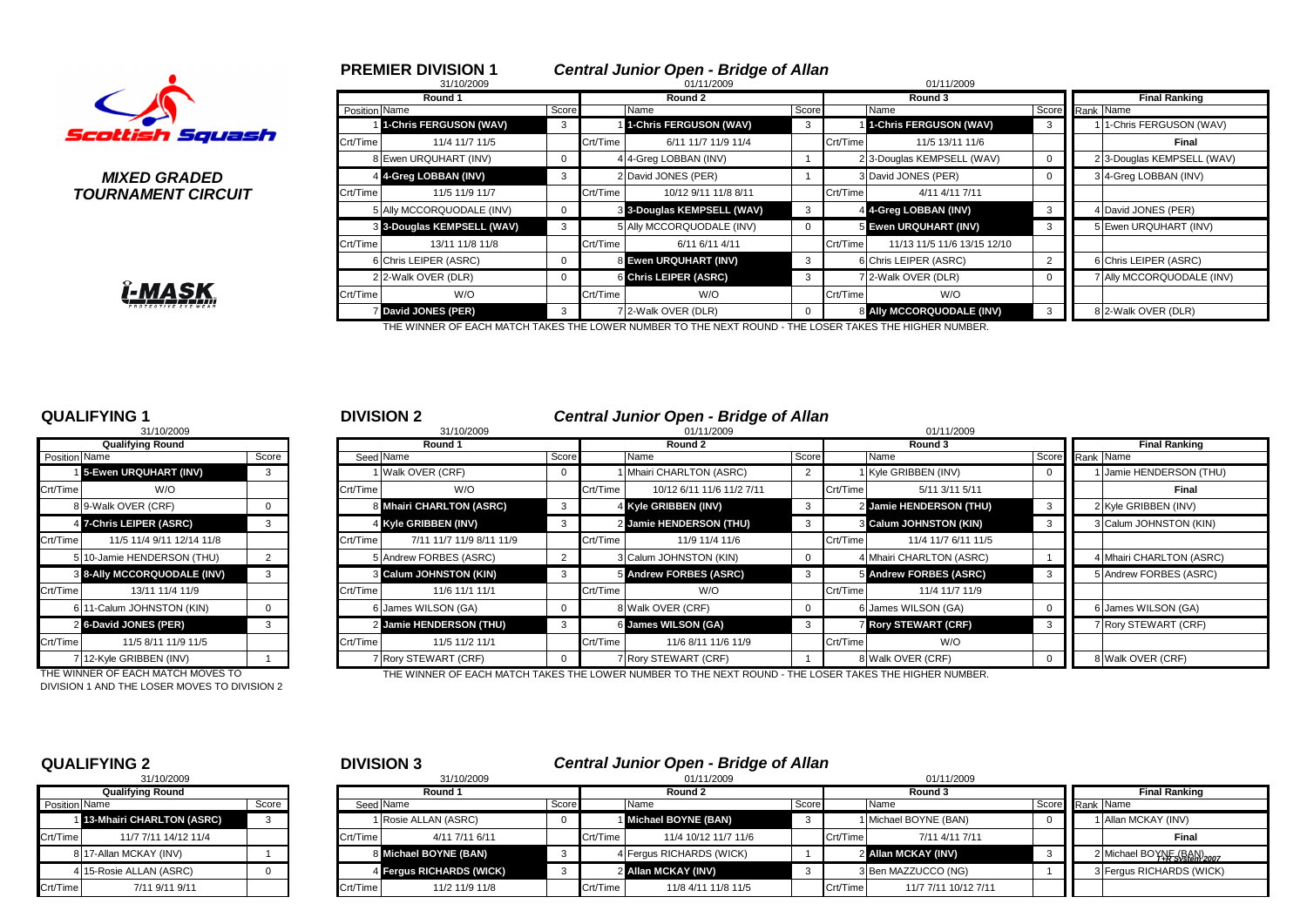|          | 5 18-James WILSON (GA)      |  |  |  |  |  |  |  |  |
|----------|-----------------------------|--|--|--|--|--|--|--|--|
|          | 8 16-Andrew FORBES (ASRC)   |  |  |  |  |  |  |  |  |
| Crt/Time | 11/7 11/4 11/8              |  |  |  |  |  |  |  |  |
|          | 6 19-Morgan MCGUIRE (DLR)   |  |  |  |  |  |  |  |  |
|          | 2 14-Rory STEWART (CRF)     |  |  |  |  |  |  |  |  |
| Crt/Time | 11/9 11/5 11/2              |  |  |  |  |  |  |  |  |
|          | 7 20-Fergus RICHARDS (WICK) |  |  |  |  |  |  |  |  |

DIVISION 2 AND THE LOSER MOVES TO DIVISION 3

|          | 5 18-James WILSON (GA)      |  |          | 5 Gary BEALES (WICK)       |          | 3 Ben MAZZUCCO (NG)        |          | 4 Fergus RICHARDS (WICK)    | 4 Ben MAZZUCCO (NG)    |
|----------|-----------------------------|--|----------|----------------------------|----------|----------------------------|----------|-----------------------------|------------------------|
|          | 3 16-Andrew FORBES (ASRC)   |  |          | 3 Morgan MCGUIRE (DLR)     |          | 5 Gary BEALES (WICK)       |          | 5 Rosie ALLAN (ASRC)        | 5 Rosie ALLAN (ASRC)   |
| Crt/Time | 11/7 11/4 11/8              |  | Crt/Time | 5/11 11/5 11/13 11/2 11/13 | Crt/Time | 14/12 6/11 11/6 10/12 7/11 | Crt/Time | 12/10 6/11 6/11 12/10 14/12 |                        |
|          | 6 19-Morgan MCGUIRE (DLR)   |  |          | 6 Ben MAZZUCCO (NG)        |          | 8 Rosie ALLAN (ASRC)       |          | 6 Morgan MCGUIRE (DLR)      | 6 Morgan MCGUIRE (DLR) |
|          | 2 14-Rory STEWART (CRF)     |  |          | 2 Allan MCKAY (INV)        |          | 6 Morgan MCGUIRE (DLR)     |          | 7 Jason LANG (DLR)          | 7 Gary BEALES (WICK)   |
| Crt/Time | 11/9 11/5 11/2              |  | Crt/Time | 11/6 9/11 11/6 11/3        | Crt/Time | 11/7 11/6 8/11 11/8        | Crt/Time | 5/11 12/10 11/7 7/11 6/11   |                        |
|          | 7 20-Fergus RICHARDS (WICK) |  |          | 7 Jason LANG (DLR)         |          | 7 Jason LANG (DLR)         |          | 8 Gary BEALES (WICK)        | 8 Jason LANG (DLR)     |

THE WINNER OF EACH MATCH MOVES TO THE WINNER OF EACH MATCH TAKES THE LOWER NUMBER TO THE NEXT ROUND - THE LOSER TAKES THE HIGHER NUMBER.





## **QUALIFYING 3** <sup>3</sup> <sup>4</sup> **DIVISION 4** *Central Junior Open - Bridge of Allan*

|               | 31/10/2009                |                |
|---------------|---------------------------|----------------|
|               | <b>Qualifying Round</b>   |                |
| Position Name |                           | Score          |
|               | 121-Michael BOYNE (BAN)   | 3              |
| Crt/Time      | 12/10 11/9 14/12          |                |
| 8             | 25-Michael ROSS (INV)     | 0              |
|               | 4 23-Walk OVER (DUN)      | n              |
| Crt/Time      | W/O                       |                |
| 5             | 26-Ben MAZZUCCO (NG)      | 3              |
| 3             | 24-Sean GRAHAM (LIN)      | $\overline{2}$ |
| Crt/Time      | 9/11 13/11 11/5 9/11 8/11 |                |
| 6             | 27-Gary BEALES (WICK)     | 3              |
| 2             | 22-Ross ANDREW (NEW)      | O              |
| Crt/Time      | 5/11 9/11 7/11            |                |
|               | 28-Jason LANG (DLR)       | 3              |

DIVISION 3 AND THE LOSER MOVES TO DIVISION 4

|               | <b>QUALIFYING 3</b>       |       |          | <b>DIVISION 4</b>            |          |          | Central Junior Open - Bridge of Allan |       |          |                              |                 |                              |
|---------------|---------------------------|-------|----------|------------------------------|----------|----------|---------------------------------------|-------|----------|------------------------------|-----------------|------------------------------|
|               | 31/10/2009                |       |          | 31/10/2009                   |          |          | 01/11/2009                            |       |          | 01/11/2009                   |                 |                              |
|               | <b>Qualifying Round</b>   |       |          | Round 1                      |          |          | Round 2                               |       |          | Round 3                      |                 | <b>Final Ranking</b>         |
| Position Name |                           | Score |          | Seed Name                    | Score    |          | Name                                  | Score |          | Name                         | Score Rank Name |                              |
|               | 21-Michael BOYNE (BAN)    | 3     |          | <b>Ross ANDREW (NEW)</b>     |          |          | <b>Ross ANDREW (NEW)</b>              | - 3   |          | <b>1 Ross ANDREW (NEW)</b>   |                 | Ross ANDREW (NEW)            |
| Crt/Time      | 12/10 11/9 14/12          |       | Crt/Time | 12/10 11/3 11/6              |          | Crt/Time | 6/11 11/7 13/11 811 11/5              |       | Crt/Time | 11/7 18/16 9/11 10/12 11/7   |                 | Final                        |
|               | 8 25-Michael ROSS (INV)   |       |          | 8 Sean GADSBY (CRF)          |          |          | 4 Michael ROSS (INV)                  |       |          | 2 Sean GRAHAM (LIN)          |                 | 2 Sean GRAHAM (LIN)          |
|               | 4 23-Walk OVER (DUN)      |       |          | 4 Michael ROSS (INV)         |          |          | 2 David BEAUMONT (KIN)                |       |          | 3 David BEAUMONT (KIN)       |                 | 3 Michael ROSS (INV)         |
| Crt/Time      | W/O                       |       | Crt/Time | 11/8 11/3 14/12              |          | Crt/Time | 13/11 11/13 2/11 10/12                |       | Crt/Time | 11/8 7/11 8/11 5/11          |                 |                              |
|               | 5 26-Ben MAZZUCCO (NG)    |       |          | 5 Craig VALENTE-WALLACE (LL) | $\Omega$ |          | 3 Sean GRAHAM (LIN)                   | - 3   |          | 4 Michael ROSS (INV)         | -3              | 4 David BEAUMONT (KIN)       |
|               | 3 24-Sean GRAHAM (LIN)    |       |          | 3 Sean GRAHAM (LIN)          |          |          | 5 Craig VALENTE-WALLACE (LL)          |       |          | 5 Sean GADSBY (CRF)          |                 | 5 Sean GADSBY (CRF)          |
| Crt/Time      | 9/11 13/11 11/5 9/11 8/11 |       | Crt/Time | 11/8 11/9 11/9               |          | Crt/Time | 10/12 11/7 11/9 5/11 0/11             |       | Crt/Time | 9/11 5/11 12/10 11/9 11/8    |                 |                              |
|               | 6 27-Gary BEALES (WICK)   |       |          | 6 Kirsty LOBBAN (INV)        |          |          | 8 Sean GADSBY (CRF)                   | - 3   |          | 6 Kirsty LOBBAN (INV)        |                 | 6 Kirsty LOBBAN (INV)        |
|               | 2 22-Ross ANDREW (NEW)    |       |          | 2 Walk OVER (DUN)            |          |          | 6 Kirsty LOBBAN (INV)                 | 3     |          | 7 Walk OVER (DUN)            |                 | 7 Craig VALENTE-WALLACE (LL) |
| Crt/Time      | 5/11 9/11 7/11            |       | Crt/Time | W/O                          |          | Crt/Time | W/O                                   |       | Crt/Time | W/O                          |                 |                              |
|               | 28-Jason LANG (DLR)       | 3     |          | <b>David BEAUMONT (KIN)</b>  |          |          | Walk OVER (DUN)                       |       |          | 8 Craig VALENTE-WALLACE (LL) |                 | 8 Walk OVER (DUN)            |

THE WINNER OF EACH MATCH MOVES TO THE WINNER OF EACH MATCH TAKES THE LOWER NUMBER TO THE NEXT ROUND - THE LOSER TAKES THE HIGHER NUMBER.

|                      | 31/10/2009                    |       |
|----------------------|-------------------------------|-------|
|                      | <b>Qualifying Round</b>       |       |
| <b>Position Name</b> |                               | Score |
| 1                    | 29-Martin ROSS (INV)          | O     |
| Crt/Time             | 6/11 7/11 5/11                |       |
| 8                    | 33-Sean GADSBY (CRF)          | 3     |
| 4                    | 31-Kirsty LOBBAN (INV)        | 3     |
| Crt/Time             | 11/4 11/7 12/10               |       |
| 5                    | 34-Michael JENKINS (WAT)      | O     |
|                      | 3 32-Douglas IMRIE (DEAN)     | O     |
| Crt/Time             | 7/11 6/11 6/11                |       |
| 6                    | 35-Craig VALENTE-WALLACE (LL) | 3     |
| $\overline{2}$       | 30-David BEAUMONT (KIN)       | 3     |
| Crt/Time             | 8/11 11/9 11/6 11/8           |       |
| 7                    | 36-Andrew GRAYDON (BOA)       |       |

DIVISION 4 AND THE LOSER MOVES TO DIVISION 5

### **QUALIFYING 4** <sup>4</sup> <sup>5</sup> **DIVISION 5** *Central Junior Open - Bridge of Allan*

| 31/10/2009<br>31/10/2009<br>01/11/2009<br>01/11/2009 |                                                                                                                                                                                                                                                       |          |                      |                                                                                                                                                                                                                 |          |                            |                                                                                                                                                                                                   |          |                          |                                                                                                                                                                                                                  |  |                         |
|------------------------------------------------------|-------------------------------------------------------------------------------------------------------------------------------------------------------------------------------------------------------------------------------------------------------|----------|----------------------|-----------------------------------------------------------------------------------------------------------------------------------------------------------------------------------------------------------------|----------|----------------------------|---------------------------------------------------------------------------------------------------------------------------------------------------------------------------------------------------|----------|--------------------------|------------------------------------------------------------------------------------------------------------------------------------------------------------------------------------------------------------------|--|-------------------------|
| <b>Qualifying Round</b>                              |                                                                                                                                                                                                                                                       |          | Round 1              |                                                                                                                                                                                                                 |          | Round 2                    |                                                                                                                                                                                                   |          | Round 3                  |                                                                                                                                                                                                                  |  | <b>Final Ranking</b>    |
|                                                      | Score                                                                                                                                                                                                                                                 |          |                      |                                                                                                                                                                                                                 |          | Name                       |                                                                                                                                                                                                   |          |                          |                                                                                                                                                                                                                  |  |                         |
|                                                      | 0                                                                                                                                                                                                                                                     |          |                      | -3                                                                                                                                                                                                              |          |                            | - 3                                                                                                                                                                                               |          |                          | -3                                                                                                                                                                                                               |  | 1 Martin ROSS (INV)     |
| 6/11 7/11 5/11                                       |                                                                                                                                                                                                                                                       | Crt/Time | 11/7 8/11 15/13 11/4 |                                                                                                                                                                                                                 | Crt/Time | 11/9 6/11 8/11 11/5 11/3   |                                                                                                                                                                                                   | Crt/Time | 11/9 11/8 5/11 8/11 11/7 |                                                                                                                                                                                                                  |  | Final                   |
|                                                      |                                                                                                                                                                                                                                                       |          |                      |                                                                                                                                                                                                                 |          |                            |                                                                                                                                                                                                   |          |                          |                                                                                                                                                                                                                  |  | 2 Michael JENKINS (WAT) |
|                                                      |                                                                                                                                                                                                                                                       |          |                      |                                                                                                                                                                                                                 |          |                            |                                                                                                                                                                                                   |          |                          |                                                                                                                                                                                                                  |  | 3 Elspeth YOUNG (KIN)   |
| 11/4 11/7 12/10                                      |                                                                                                                                                                                                                                                       | Crt/Time | 11/7 11/6 11/2       |                                                                                                                                                                                                                 | Crt/Time | 9/11 7/11 11/5 5/11        |                                                                                                                                                                                                   | Crt/Time | W/O                      |                                                                                                                                                                                                                  |  |                         |
|                                                      |                                                                                                                                                                                                                                                       |          |                      |                                                                                                                                                                                                                 |          |                            | $\cdot$ 3                                                                                                                                                                                         |          |                          |                                                                                                                                                                                                                  |  | 4 Andrew GRAYDON (BOA)  |
|                                                      |                                                                                                                                                                                                                                                       |          |                      |                                                                                                                                                                                                                 |          |                            |                                                                                                                                                                                                   |          |                          |                                                                                                                                                                                                                  |  | 5 Claire GADSBY (CRF)   |
| 7/11 6/11 6/11                                       |                                                                                                                                                                                                                                                       | Crt/Time | 11/6 11/5 11/5       |                                                                                                                                                                                                                 | Crt/Time | 11/9 13/15 12/10 5/11 9/11 |                                                                                                                                                                                                   | Crt/Time | 7/11 11/6 12/10 11/6     |                                                                                                                                                                                                                  |  |                         |
|                                                      |                                                                                                                                                                                                                                                       |          |                      |                                                                                                                                                                                                                 |          |                            | - 3                                                                                                                                                                                               |          |                          |                                                                                                                                                                                                                  |  | 6 Andrew ROBERTS (KIN)  |
|                                                      |                                                                                                                                                                                                                                                       |          |                      |                                                                                                                                                                                                                 |          |                            |                                                                                                                                                                                                   |          |                          |                                                                                                                                                                                                                  |  | 7 Jack HOGG (PER)       |
| 8/11 11/9 11/6 11/8                                  |                                                                                                                                                                                                                                                       | Crt/Time | 5/11 8/11 11/4 4/11  |                                                                                                                                                                                                                 |          | W/O                        |                                                                                                                                                                                                   |          | W/O                      |                                                                                                                                                                                                                  |  |                         |
|                                                      |                                                                                                                                                                                                                                                       |          |                      |                                                                                                                                                                                                                 |          |                            |                                                                                                                                                                                                   |          |                          |                                                                                                                                                                                                                  |  | 8 Douglas IMRIE (DEAN)  |
| Crt/Time                                             | Position Name<br>1 29-Martin ROSS (INV)<br>8 33-Sean GADSBY (CRF)<br>4 31-Kirsty LOBBAN (INV)<br>5 34-Michael JENKINS (WAT)<br>3 32-Douglas IMRIE (DEAN)<br>6 35-Craig VALENTE-WALLACE (LL)<br>2 30-David BEAUMONT (KIN)<br>7 36-Andrew GRAYDON (BOA) |          |                      | Seed Name<br>Martin ROSS (INV)<br>Claire GADSBY (CRF)<br>4 Andrew GRAYDON (BOA)<br>5 Jack HOGG (PER)<br>3 Michael JENKINS (WAT)<br>6 Andrew ROBERTS (KIN)<br>Douglas IMRIE (DEAN)<br><b>Eispeth YOUNG (KIN)</b> |          | Score<br>Crt/Time          | Martin ROSS (INV)<br>4 Andrew GRAYDON (BOA)<br>2 Elspeth YOUNG (KIN)<br>8 Michael JENKINS (WAT)<br>5 Jack HOGG (PER)<br>8 Claire GADSBY (CRF)<br>6 Andrew ROBERTS (KIN)<br>7 Douglas IMRIE (DEAN) |          | Score<br>Crt/Time        | Name<br><b>Martin ROSS (INV)</b><br>2 Michael JENKINS (WAT)<br>3 Elspeth YOUNG (KIN)<br>4 Andrew GRAYDON (BOA)<br>5 Claire GADSBY (CRF)<br>6 Andrew ROBERTS (KIN)<br>7 Douglas IMRIE (DEAN)<br>8 Jack HOGG (PER) |  | Score Rank Name         |

THE WINNER OF EACH MATCH MOVES TO THE WINNER OF EACH MATCH TAKES THE LOWER NUMBER TO THE NEXT ROUND - THE LOSER TAKES THE HIGHER NUMBER.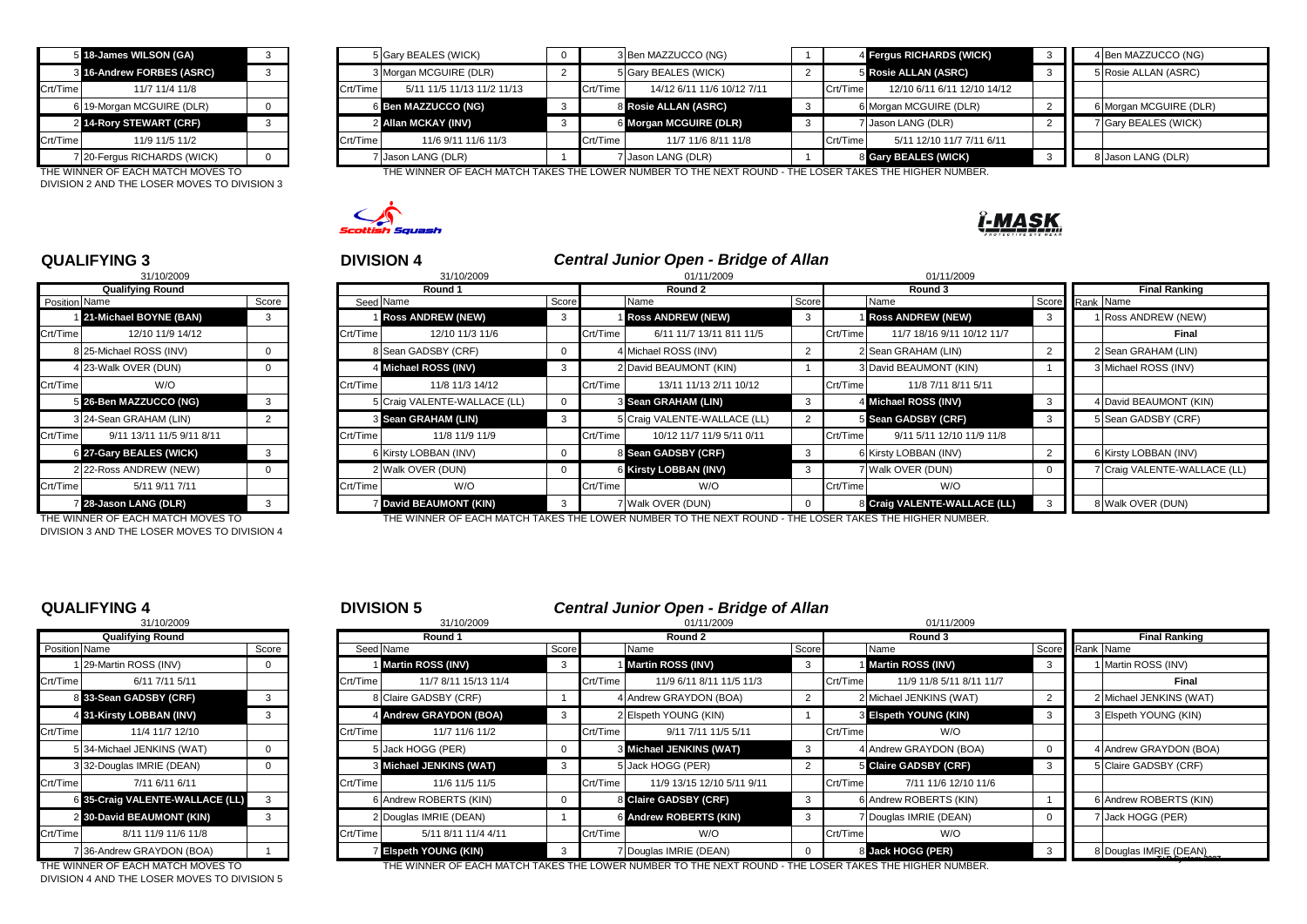

# **ï-MASK**

|                      | 31/10/2009               |       |
|----------------------|--------------------------|-------|
|                      | <b>Qualifying Round</b>  |       |
| <b>Position Name</b> |                          | Score |
| 1 <sup>1</sup>       | 37-Claire GADSBY (CRF)   | 3     |
| Crt/Time             | SAT-10:45-3              |       |
|                      | 8 41-Walk OVER (ESC)     | O     |
| 4                    | 39-Andrew ROBERTS (KIN)  | 3     |
| Crt/Time             | w/o                      |       |
| 5                    | 42-Walk OVER (WC)        | O     |
| 3                    | 40-Jack HOGG (PER)       | 3     |
| Crt/Time             | 11/7 11/3 14/12          |       |
| 6                    | 43-Angus NEILSON (KIN)   | 0     |
| $\overline{2}$       | 38-Elspeth YOUNG (KIN)   | 3     |
| Crt/Time             | 9/11 12/10 11/8 11/2     |       |
| 7                    | 44-Richard HOLLINS (MAC) |       |

DIVISION 5 AND THE LOSER MOVES TO DIVISION 6

### **QUALIFYING 5** <sup>5</sup> <sup>6</sup> **DIVISION 6** *Central Junior Open - Bridge of Allan*

| 31/10/2009<br>31/10/2009 |                           |       |  |          |                              |       | 01/11/2009<br>01/11/2009 |                                |       |          |                           |  |                      |                           |  |
|--------------------------|---------------------------|-------|--|----------|------------------------------|-------|--------------------------|--------------------------------|-------|----------|---------------------------|--|----------------------|---------------------------|--|
| <b>Qualifying Round</b>  |                           |       |  |          | Round 1                      |       | Round 2                  |                                |       |          | Round 3                   |  | <b>Final Ranking</b> |                           |  |
| <b>Position Name</b>     |                           | Score |  |          | Seed Name                    | Score | Name                     |                                | Score |          | Name                      |  |                      | Score Rank Name           |  |
|                          | 137-Claire GADSBY (CRF)   | 3     |  |          | I Walk OVER (ESC)            |       |                          | Rebecca MCKERCHAR (PER)        | 3     |          | Rebecca MCKERCHAR (PER)   |  |                      | Angus NEILSON (KIN)       |  |
| Crt/Time                 | SAT-10:45-3               |       |  | Crt/Time | SAT-14:50-3                  |       | Crt/Time                 | 11/9 11/6 11/6                 |       | Crt/Time | 6/11 11/9 6/11 6/11       |  |                      | Final                     |  |
|                          | 8 41-Walk OVER (ESC)      |       |  |          | 8 Rebecca MCKERCHAR (PER)    |       |                          | 4 Gregor VINCENT (LIN)         | 0     |          | 2 Angus NEILSON (KIN)     |  |                      | 2 Rebecca MCKERCHAR (PER) |  |
|                          | 4 39-Andrew ROBERTS (KIN) |       |  |          | 4 Richard HOLLINS (MAC)      |       |                          | 2 Liam BEALES (WICK)           |       |          | 3 Liam BEALES (WICK)      |  |                      | 3 Liam BEALES (WICK)      |  |
| Crt/Time                 | w/o                       |       |  | Crt/Time | 9/11 8/11 11/8 10/12         |       | Crt/Time                 | 8/11 9/11 11/8 12/10 5/11      |       | Crt/Time | 5/11 9/11 11/9 4/11 8/11  |  |                      |                           |  |
|                          | 5 42-Walk OVER (WC)       |       |  |          | 5 Gregor VINCENT (LIN)       |       |                          | <b>3 Angus NEILSON (KIN)</b>   | 3     |          | 4 Gregor VINCENT (LIN)    |  |                      | 4 Gregor VINCENT (LIN)    |  |
|                          | 3 40-Jack HOGG (PER)      |       |  |          | <b>3 Angus NEILSON (KIN)</b> |       |                          | <b>5</b> Richard HOLLINS (MAC) | 3     |          | 5 Richard HOLLINS (MAC)   |  |                      | 5 Findlay MACDONALD (NEW) |  |
| Crt/Time                 | 11/7 11/3 14/12           |       |  | Crt/Time | 11/8 10/12 11/9 11/8         |       | Crt/Time                 |                                |       | Crt/Time | 9/11 5/11 9/11            |  |                      |                           |  |
|                          | 6 43-Angus NEILSON (KIN)  |       |  |          | 6 Findlay MACDONALD (NEW)    |       |                          | 8 Walk OVER (ESC)              | 0     |          | 6 Findlay MACDONALD (NEW) |  |                      | 6 Richard HOLLINS (MAC)   |  |
|                          | 2 38-Elspeth YOUNG (KIN)  |       |  |          | 2 Walk OVER (WC)             |       |                          | 6 Findlay MACDONALD (NEW)      | 3     |          | 7 Walk OVER (WC)          |  |                      | 7 Walk OVER (WC)          |  |
| Crt/Time                 | 9/11 12/10 11/8 11/2      |       |  | Crt/Time | W/O                          |       | Crt/Time                 | W/O                            |       | Crt/Time | SUN-15:25-1               |  |                      |                           |  |
|                          | 744-Richard HOLLINS (MAC) |       |  |          | Liam BEALES (WICK)           |       |                          | 7 Walk OVER (WC)               |       |          | 8 Walk OVER (ESC)         |  |                      | 8 Walk OVER (ESC)         |  |
|                          |                           |       |  |          |                              |       |                          |                                |       |          |                           |  |                      |                           |  |

THE WINNER OF EACH MATCH MOVES TO THE WINNER OF EACH MATCH TAKES THE LOWER NUMBER TO THE NEXT ROUND - THE LOSER TAKES THE HIGHER NUMBER.

|                         | 31/10/2009                   |          |
|-------------------------|------------------------------|----------|
|                         | <b>Qualifying Round</b>      |          |
| <b>Position Name</b>    |                              | Score    |
|                         | 45-Rebecca MCKERCHAR (PER)   | 3        |
| Crt/Time                | 11/8 8/11 13/11 11/5         |          |
|                         | 8 49-Amy DOUGLAS (DUN)       |          |
|                         | 4 47-Adrian OLIVIERA (PER)   | 2        |
| Crt/Time                | 11/5 11/13 11/9 7/11 4/11    |          |
|                         | 5 50-Findlay MACDONALD (NEW) | 3        |
| $\overline{\mathbf{3}}$ | 48-Gregor VINCENT (LIN)      | 3        |
| Crt/Time                | 11/1 11/5 11/6               |          |
|                         | 6 51-Carrie HALLAM (ESC)     | $\Omega$ |
| 2                       | 46-Liam BEALES (WICK)        | 3        |
| Crt/Time                | 11/6 8/11 11/5 11/8          |          |
| 7                       | 52-Ryan GILLIES (LIN)        |          |

DIVISION 6 AND THE LOSER MOVES TO DIVISION 7

### **QUALIFYING 6** <sup>6</sup> <sup>7</sup> **DIVISION 7** *Central Junior Open - Bridge of Allan*

|                         | 31/10/2009                   |       |          | 31/10/2009                   |       |          | 01/11/2009                   |       | 01/11/2009 |                              |                 |  |                              |
|-------------------------|------------------------------|-------|----------|------------------------------|-------|----------|------------------------------|-------|------------|------------------------------|-----------------|--|------------------------------|
| <b>Qualifying Round</b> |                              |       |          | Round 1                      |       |          | Round 2                      |       | Round 3    |                              |                 |  | <b>Final Ranking</b>         |
| Position Name           |                              | Score |          | Seed Name                    | Score |          | Name                         | Score |            | Name                         | Score Rank Name |  |                              |
|                         | 145-Rebecca MCKERCHAR (PER)  | -3    |          | <b>Adrian OLIVIERA (PER)</b> |       |          | <b>Adrian OLIVIERA (PER)</b> |       |            | 1 Adrian OLIVIERA (PER)      |                 |  | Adrian OLIVIERA (PER)        |
| Crt/Time                | 11/8 8/11 13/11 11/5         |       | Crt/Time | 11/1 9/11 11/6 11/8          |       | Crt/Time | 11/7 12/10 11/8              |       | Crt/Time   | 11/7 11/13 14/12 13/11       |                 |  | Final                        |
|                         | 8 49-Amy DOUGLAS (DUN)       |       |          | 8 Sandro MAZZUCCO (NG)       |       |          | 4 Ryan GILLIES (LIN)         |       |            | 2 Amy DOUGLAS (DUN)          |                 |  | 2 Amy DOUGLAS (DUN)          |
|                         | 4 47-Adrian OLIVIERA (PER)   |       |          | 4 Ryan GILLIES (LIN)         |       |          | 2 Amy DOUGLAS (DUN)          |       |            | 3 Carrie HALLAM (ESC)        |                 |  | 3 Ryan GILLIES (LIN)         |
| Crt/Time                | 11/5 11/13 11/9 7/11 4/11    |       | Crt/Time | 11/9 11/2 11/7               |       | Crt/Time | 11/5 11/8 11/2               |       | Crt/Time   | 9/11 8/11 5/11               |                 |  |                              |
|                         | 5 50-Findlay MACDONALD (NEW) | 3     |          | 5 William ANDERSON (CRF)     |       |          | 3 Carrie HALLAM (ESC)        |       |            | 4 Ryan GILLIES (LIN)         |                 |  | 4 Carrie HALLAM (ESC)        |
|                         | 3 48-Gregor VINCENT (LIN)    | -3    |          | <b>3 Carrie HALLAM (ESC)</b> |       |          | 5 William ANDERSON (CRF)     |       |            | 5 Sandro MAZZUCCO (NG)       |                 |  | 5 Sandro MAZZUCCO (NG)       |
| Crt/Time                | 11/1 11/5 11/6               |       | Crt/Time | 11/9 11/8 11/8               |       | Crt/Time | 1/11 5/11 6/11               |       | Crt/Time   | 11/6 11/4 6/11 11/8          |                 |  |                              |
|                         | 6 51-Carrie HALLAM (ESC)     |       |          | 6 Tino MACKAY-PALACIOS (KIN) |       |          | 8 Sandro MAZZUCCO (NG)       | -3    |            | 6 Fergus ANDREW (NEW)        |                 |  | 6 Fergus ANDREW (NEW)        |
|                         | 2 46-Liam BEALES (WICK)      |       |          | 2 Amy DOUGLAS (DUN)          |       |          | 6 Tino MACKAY-PALACIOS (KIN) |       |            | 7 Tino MACKAY-PALACIOS (KIN) |                 |  | 7 Tino MACKAY-PALACIOS (KIN) |
| Crt/Time                | 11/6 8/11 11/5 11/8          |       | Crt/Time | 11/8 11/6 11/6               |       | Crt/Time | 12/10 6/11 7/11 8/11         |       | Crt/Time   | 2/11 8/11 11/8 11/9 11/9     |                 |  |                              |
|                         | 7 52-Ryan GILLIES (LIN)      |       |          | 7 Fergus ANDREW (NEW)        |       |          | 7 Fergus ANDREW (NEW)        |       |            | 8 William ANDERSON (CRF)     |                 |  | William ANDERSON (CRF)       |

THE WINNER OF EACH MATCH MOVES TO THE WINNER OF EACH MATCH TAKES THE LOWER NUMBER TO THE NEXT ROUND - THE LOSER TAKES THE HIGHER NUMBER.



| 31/10/2009    |                           |       |  |  |  |  |  |  |  |  |  |
|---------------|---------------------------|-------|--|--|--|--|--|--|--|--|--|
|               | <b>Qualifying Round</b>   |       |  |  |  |  |  |  |  |  |  |
| Position Name |                           | Score |  |  |  |  |  |  |  |  |  |
|               | 1 53-Sandro MAZZUCCO (NG) | з     |  |  |  |  |  |  |  |  |  |
| Crt/Time      | 11/2 11/1 11/7            |       |  |  |  |  |  |  |  |  |  |
|               | 8 57-Fraser GILLIES (CRF) |       |  |  |  |  |  |  |  |  |  |

### **QUALIFYING 7** <sup>7</sup> <sup>8</sup> **DIVISION 8** *Central Junior Open - Bridge of Allan*

| 31/10/2009              |                           |       | 31/10/2009 |                       |       |          | 01/11/2009           | 01/11/2009 |          |                         |                 |  |                             |
|-------------------------|---------------------------|-------|------------|-----------------------|-------|----------|----------------------|------------|----------|-------------------------|-----------------|--|-----------------------------|
| <b>Qualifying Round</b> |                           |       |            | Round 1               |       |          | Round 2              |            |          | Round 3                 |                 |  | <b>Final Ranking</b>        |
| Position Name           |                           | Score |            | Seed Name             | Score |          | Name                 | Score      |          | Nam                     | Score Rank Name |  |                             |
|                         | 1 53-Sandro MAZZUCCO (NG) |       |            | 1 Ross DOUGLAS (DUN)  |       |          | 1 Ross DOUGLAS (DUN) |            |          | 1 Ross DOUGLAS (DUN)    |                 |  | 1 William PREATIS 5tem 2007 |
| Crt/Time                | 11/2 11/1 11/7            |       | Crt/Time   | 11/3 11/2 11/2        |       | Crt/Time | SUN-09:35-3          |            | Crt/Time | 8/11 4/11 2/11          |                 |  | Final                       |
|                         | 8 57-Fraser GILLIES (CRF) |       |            | 8 Hannah GRAHAM (CRF) |       |          | 4 Shona YOUNG (KIN)  |            |          | 2 William PRENTICE (NA) |                 |  | 2 Ross DOUGLAS (DUN)        |